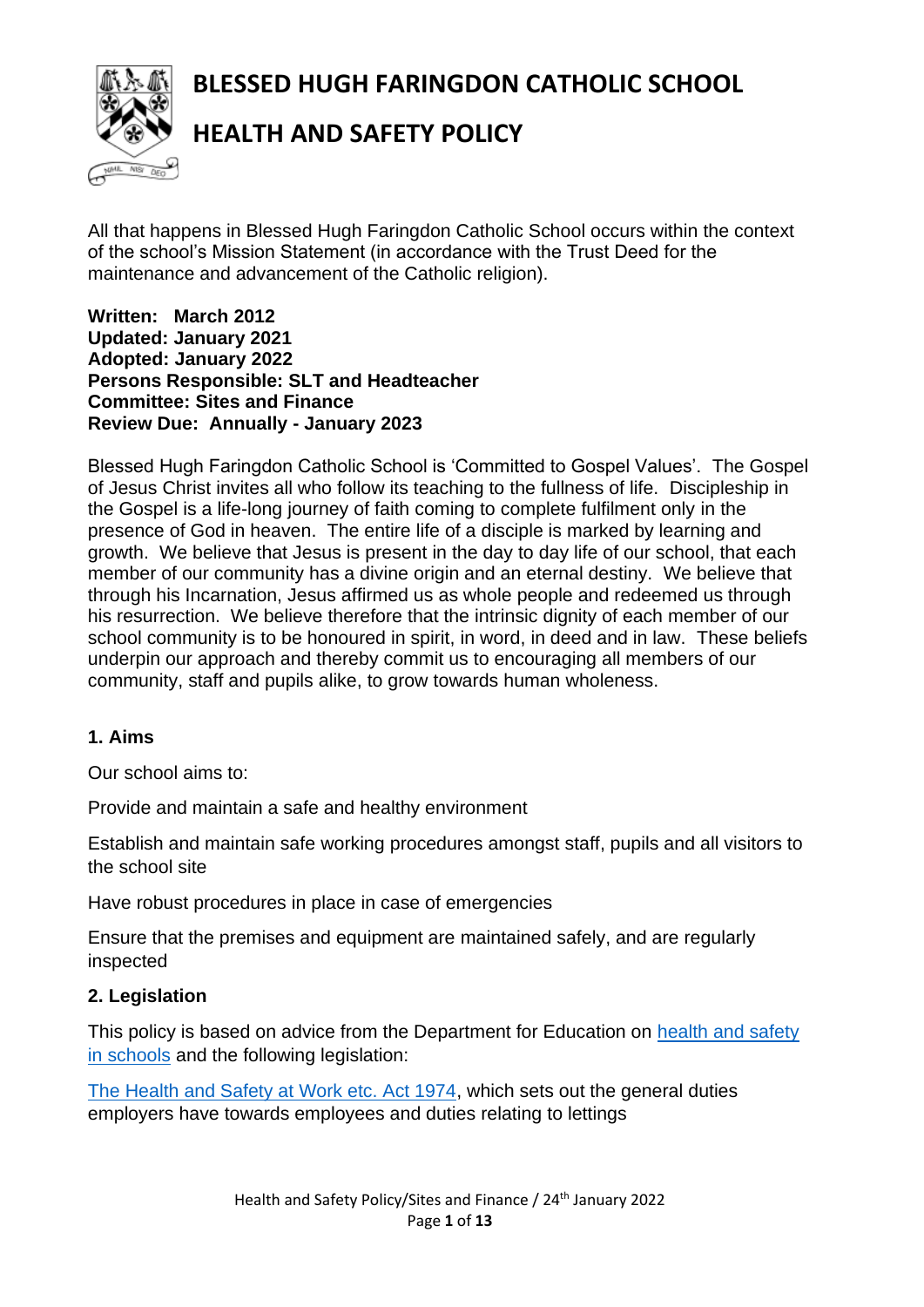[The Management of Health and Safety at Work Regulations 1992,](http://www.legislation.gov.uk/uksi/1992/2051/regulation/3/made) which require employers to make an assessment of the risks to the health and safety of their employees

[The Management of Health and Safety at Work Regulations 1999,](http://www.legislation.gov.uk/uksi/1999/3242/contents/made) which require employers to carry out risk assessments, make arrangements to implement necessary measures, and arrange for appropriate information and training

[The Control of Substances Hazardous to Health Regulations 2002,](http://www.legislation.gov.uk/uksi/2002/2677/contents/made) which require employers to control substances that are hazardous to health

[The Reporting of Injuries, Diseases and Dangerous Occurrences Regulations](http://www.legislation.gov.uk/uksi/2013/1471/schedule/1/paragraph/1/made)  [\(RIDDOR\) 2013,](http://www.legislation.gov.uk/uksi/2013/1471/schedule/1/paragraph/1/made) which state that some accidents must be reported to the Health and Safety Executive and set out the timeframe for this and how long records of such accidents must be kept

[The Health and Safety \(Display Screen Equipment\) Regulations 1992,](http://www.legislation.gov.uk/uksi/1992/2792/contents/made) which require employers to carry out digital screen equipment assessments and states users' entitlement to an eyesight test

[The Gas Safety \(Installation and Use\) Regulations 1998,](http://www.legislation.gov.uk/uksi/1998/2451/regulation/4/made) which require work on gas fittings to be carried out by someone on the Gas Safe Register

[The Regulatory Reform \(Fire Safety\) Order 2005,](http://www.legislation.gov.uk/uksi/2005/1541/part/2/made) which requires employers to take general fire precautions to ensure the safety of their staff

[The Work at Height Regulations 2005,](http://www.legislation.gov.uk/uksi/2005/735/contents/made) which requires employers to protect their staff from falls from height

The school follows [national guidance published by UK Health Security Agency \(formerly](https://www.gov.uk/government/publications/health-protection-in-schools-and-other-childcare-facilities/chapter-9-managing-specific-infectious-diseases)  [Public Health England\)](https://www.gov.uk/government/publications/health-protection-in-schools-and-other-childcare-facilities/chapter-9-managing-specific-infectious-diseases) when responding to infection control issues, and [Actions for](https://www.gov.uk/government/publications/actions-for-schools-during-the-coronavirus-outbreak/schools-covid-19-operational-guidance)  [schools during the coronavirus outbreak,](https://www.gov.uk/government/publications/actions-for-schools-during-the-coronavirus-outbreak/schools-covid-19-operational-guidance) which provides guidance on what schools need to do during the COVID-19 pandemic.

# **3. Roles and responsibilities**

#### **3.1 The Governing Body**

The Governing Body has ultimate responsibility for health and safety matters in the school, but will delegate day-to-day responsibility to the Headteacher Dr S Uttley.

The Governing Body has a duty to take reasonable steps to ensure that staff and pupils are not exposed to risks to their health and safety. This applies to activities on or off the school premises.

The Governing Body, as the employer, also has a duty to:

Assess the risks to staff and others affected by school activities in order to identify and introduce the health and safety measures necessary to manage those risks

Inform employees about risks and the measures in place to manage them

Ensure that adequate health and safety training is provided

The governor who oversees health and safety is Mrs Nicola Milsom-James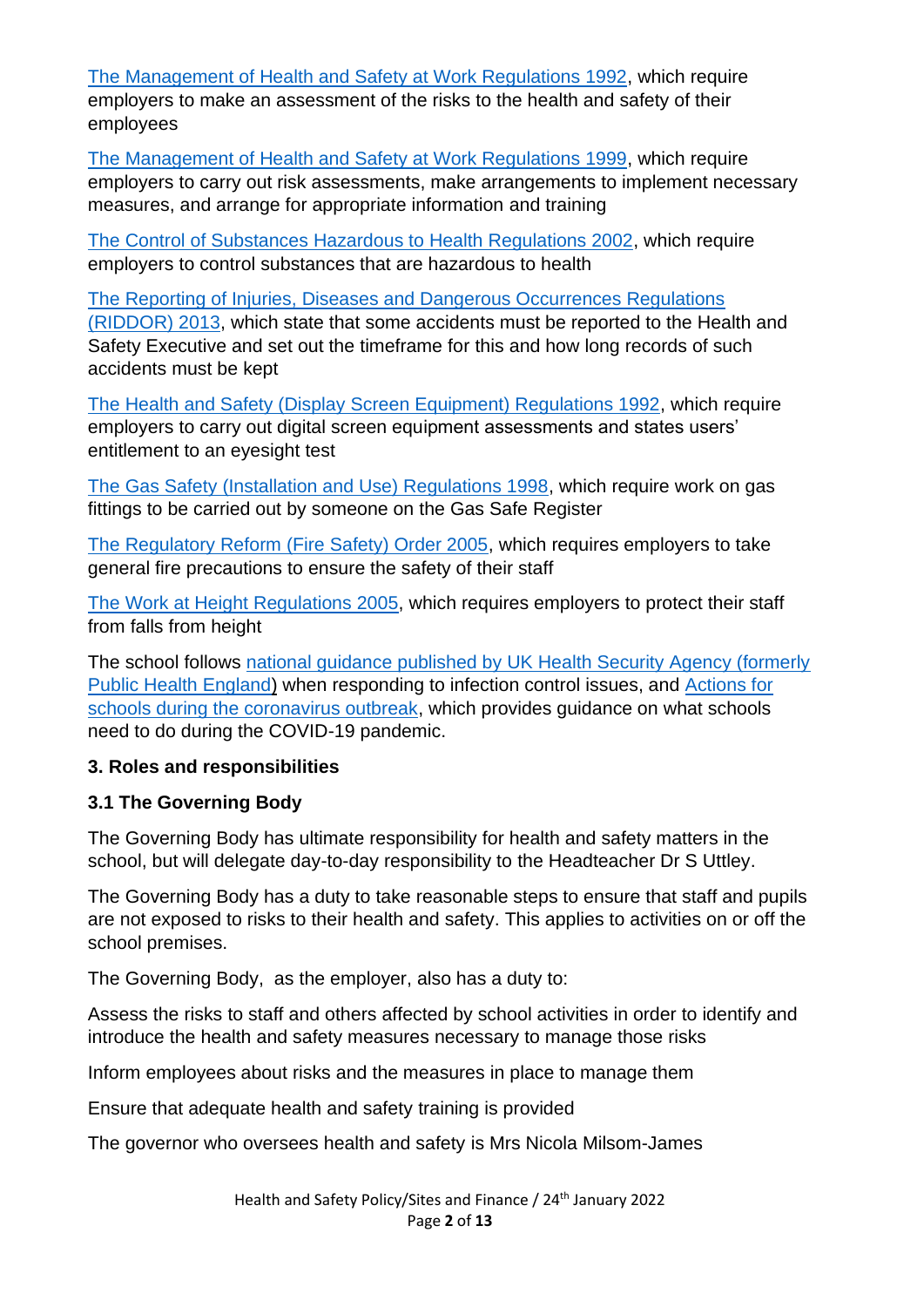## **3.2 Headteacher**

The headteacher is responsible for health and safety day-to-day. This involves:

Implementing the health and safety policy

Ensuring there is enough staff to safely supervise pupils

Ensuring that the school building and premises are safe and regularly inspected

Providing adequate training for school staff

Reporting to the governing board on health and safety matters

Ensuring appropriate evacuation procedures are in place and regular fire drills are held

Ensuring that in their absence, health and safety responsibilities are delegated to another member of staff

Ensuring all risk assessments are completed and reviewed

Monitoring cleaning contracts, and ensuring cleaners are appropriately trained and have access to personal protective equipment, where necessary

In the headteacher's absence, the School Business Manager assumes the above dayto-day health and safety responsibilities.

#### **3.3 Health and safety lead**

The nominated health and safety lead is Mrs Ann McDonnell, School Business Manager.

#### **3.4 Staff**

School staff have a duty to take care of pupils in the same way that a prudent parent would do so.

Staff will:

Take reasonable care of their own health and safety and that of others who may be affected by what they do at work

Co-operate with the school on health and safety matters

Work in accordance with training and instructions

Inform the appropriate person of any work situation representing a serious and immediate danger so that remedial action can be taken

Model safe and hygienic practice for pupils

Understand emergency evacuation procedures and feel confident in implementing them

#### **3.5 Pupils and parents**

Pupils and parents are responsible for following the school's health and safety advice, on-site and off-site, and for reporting any health and safety incidents to a member of staff.

#### **3.6 Contractors**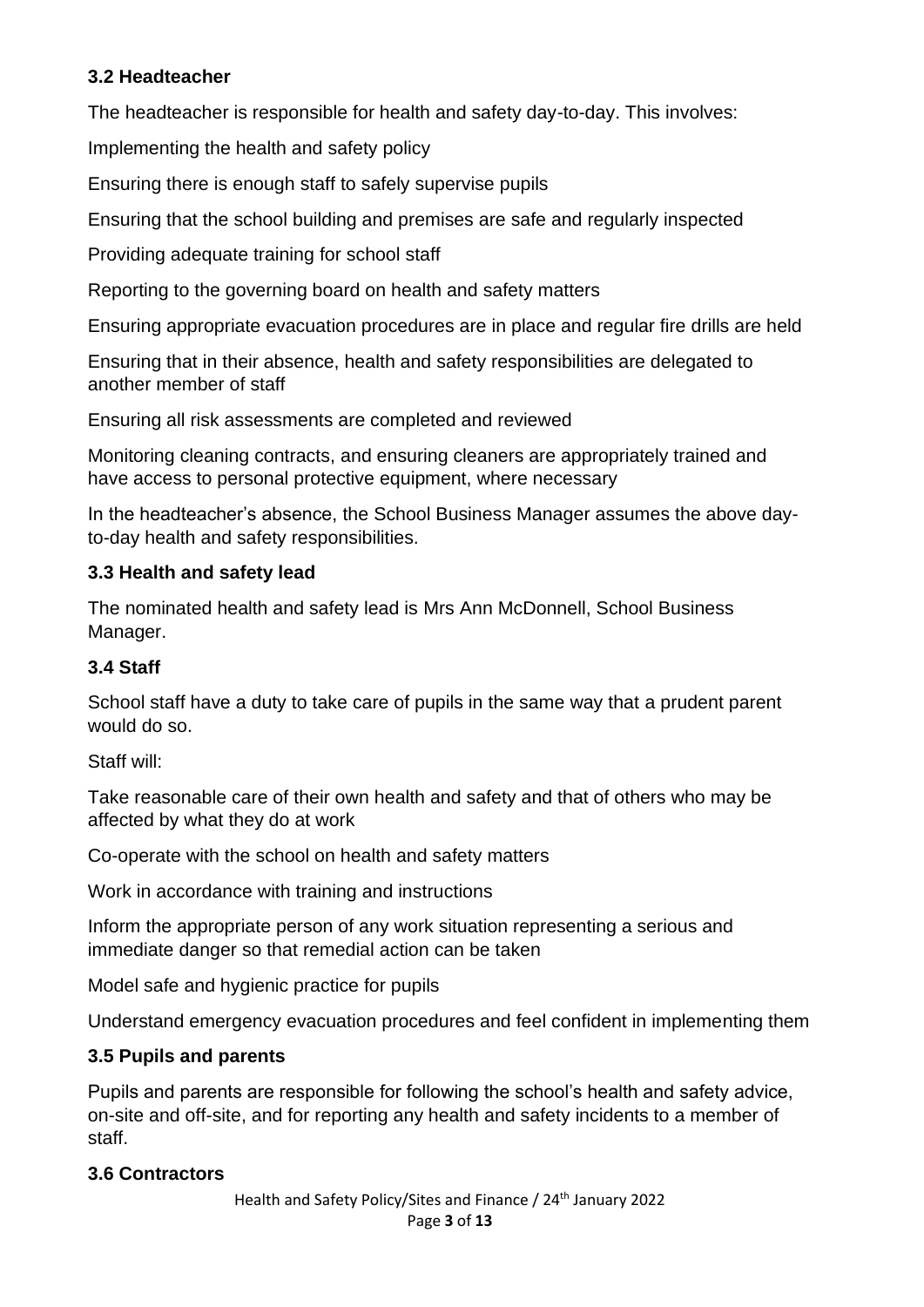Contractors will agree health and safety practices with the School Business Manager before starting work. Before work begins, the contractor will provide evidence that they have completed an adequate risk assessment of all their planned work.

## **4. Site security**

The Site Controller is responsible for the security of the school site in and out of school hours. They are responsible for visual inspections of the site, and for the intruder and fire alarm systems.

The Site Controller, School Business Manager and Headteacher are key holders and will respond to an emergency.

# **5. Fire & Emergency**

Emergency exits, assembly points and assembly point instructions are clearly identified by safety signs and notices. Fire risk assessment of the premises will be reviewed regularly.

Emergency evacuations are practiced at least once a term.

The fire alarm is a loud continuous sound with a message to leave the building.

Fire alarm testing will take place once a week.

New staff will be trained in fire safety and all staff and pupils will be made aware of any new fire risks.

In the event of a fire:

The alarm will be raised immediately by whoever discovers the fire and emergency services contacted. Evacuation procedures will also begin immediately

Fire extinguishers may be used by staff only, and only then if staff are trained in how to operate them and are confident they can use them without putting themselves or others at risk

Staff and pupils will congregate at the assembly points. The assembly point for normal school hours are the tennis courts. During the holiday periods the muster point is the quad; fire evacuation procedures are agreed with contractors for holiday period work.

Roles are assigned to individuals to ensure that checking the presence of students, staff & visitors is done as quickly and efficiently as possible. i,e form tutors will take a register of pupils, which will then be checked against the attendance register of that day

Staff and pupils will remain outside the building until the emergency services say it is safe to re-enter or in the case of a false alarm that the Health & Safety Officer has determined cause and the Headteacher/Deputy Headteacher/SLT member will direct students, staff and visitors to return to the building.

The school will have special arrangements in place for the evacuation of people with mobility needs and fire risk assessments will also pay particular attention to those with disabilities. PEEPS are recorded in the Fire & Emergency procedure file.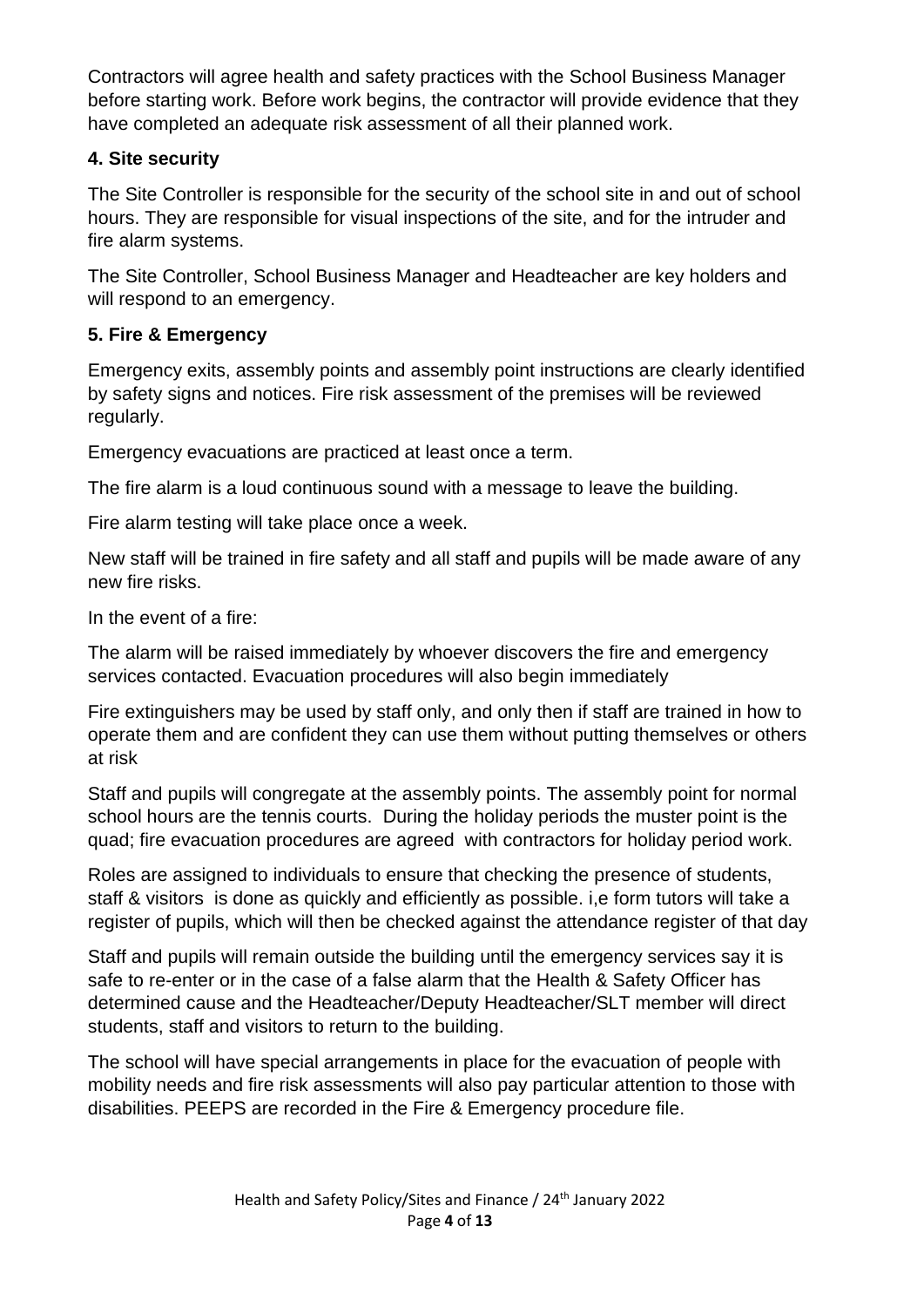The school has Lock-Down procedures in place and the alarm is distinguable from the fire alarm as a message telling staff to await further instructions is audible. Lockdowns are practiced at least once a year.

## **6. COSHH**

Schools are required to control hazardous substances, which can take many forms, including:

Chemicals

Products containing chemicals

Fumes

**Dusts** 

Vapours

**Mists** 

Gases and asphyxiating gases

Germs that cause diseases, such as leptospirosis or legionnaires disease

Control of substances hazardous to health (COSHH) risk assessments are completed by Site Controller, Senior Science Technician and Design Technology Technician and circulated to all employees who work with hazardous substances. Staff will also be provided with protective equipment, where necessary.

Our staff use and store hazardous products in accordance with instructions on the product label. All hazardous products are kept in their original containers, with clear labelling and product information.

Any hazardous products are disposed of in accordance with specific disposal procedures.

# **6.1 Gas safety**

Installation, maintenance and repair of gas appliances and fittings will be carried out by a competent Gas Safe registered engineer

Gas pipework, appliances and flues are regularly maintained

# **6.2 Legionella**

A water risk assessment has been completed every two years by SMS Environmental. The Site Controller is responsible for ensuring that the identified operational controls are conducted and recorded in the school's water log book

This risk assessment will be reviewed every [frequency] and when significant changes have occurred to the water system and/or building footprint

The risks from legionella are mitigated by the following:

- temperature checks
- flushing of outlets
- disinfection of showers

Health and Safety Policy/Sites and Finance / 24<sup>th</sup> January 2022 Page **5** of **13**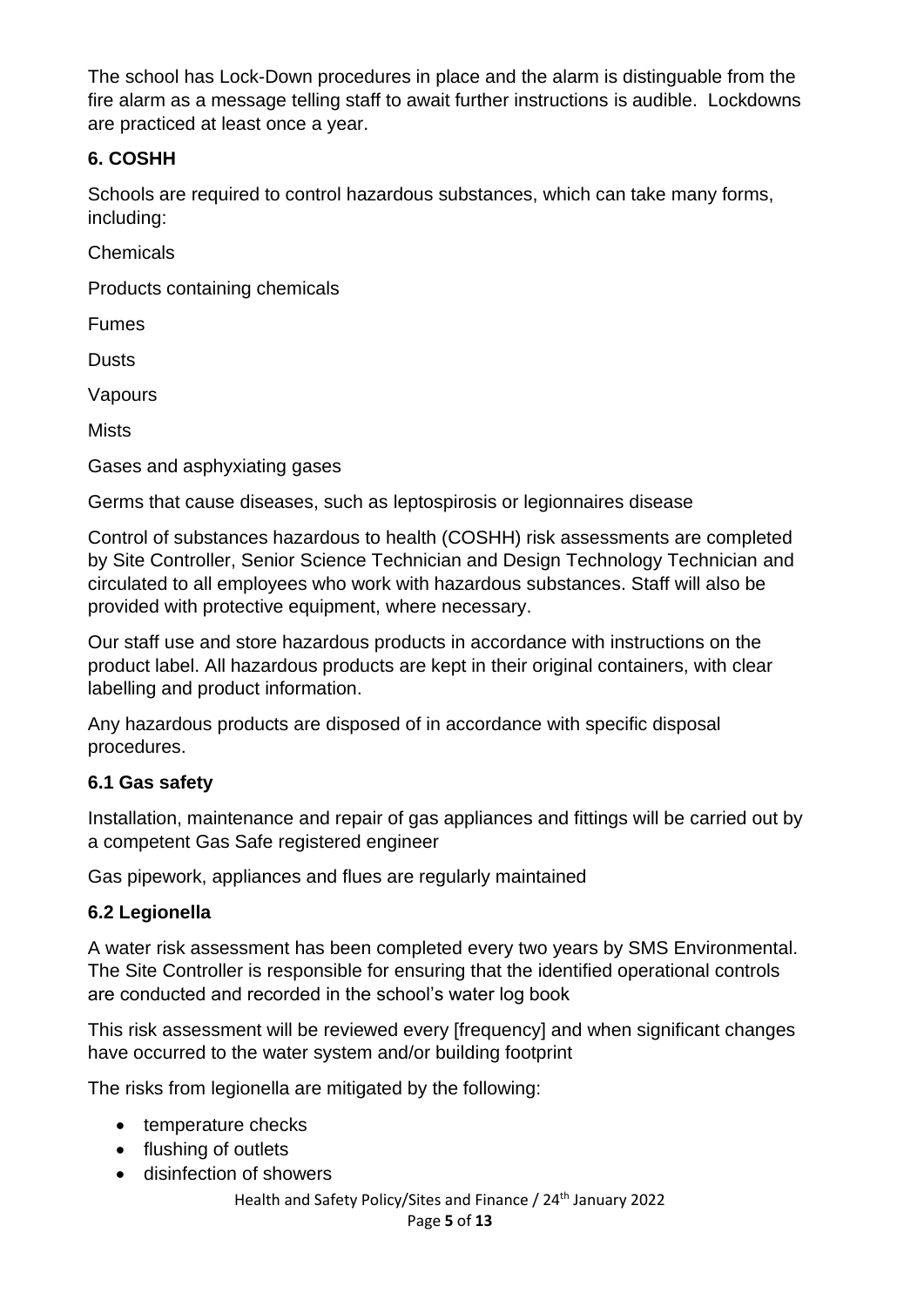• de-scaling

# **6.3 Asbestos**

Staff are briefed on the hazards of asbestos, the location of any asbestos in the school and the action to take if they suspect they have disturbed it. Signage stickers highlight presence and whole school map is displayed on Health & Safety Board in the staff room.

Arrangements are in place to ensure that contractors are made aware of any asbestos on the premises and that it is not disturbed by their work. Contractors sign the asbestos awareness book.

Contractors will be advised that if they discover material that they suspect could be asbestos, they will stop work immediately until the area is declared safe

A record is kept of the location of asbestos that has been found on the school site. An annual asbestos inspection takes place and the Site Controller monitors the condition of any known asbestos i.e Asbestos tiling

# **7. Equipment**

All equipment and machinery is maintained in accordance with the manufacturer's instructions. In addition, maintenance schedules outline when extra checks should take place. The School contracts Southern Maintenance Services to undertake maintence works to school assets.

All equipment is stored in the appropriate storage containers and areas. All containers are labelled with the correct hazard sign if applicable.

# **7.1 Electrical equipment**

All staff are responsible for ensuring they use and handle electrical equipment sensibly and safely

Any pupil or volunteer who handles electrical appliances does so under the supervision of the member of staff who so directs them

Any potential hazards will be reported to Site Controller immediately

Permanently installed electrical equipment is connected through a dedicated isolator switch and adequately earthed

Where necessary, a portable appliance test (PAT) will be carried out by a competent person

Per Staff Handbook "Staff should not bring any electrical equipment into school that does not have the appropriate PAT certification."

All isolator switches are clearly marked to identify their machine

Electrical apparatus and connections will not be touched by wet hands and will only be used in dry conditions

Maintenance, repair, installation and disconnection work associated with permanently installed or portable electrical equipment is only carried out by a competent person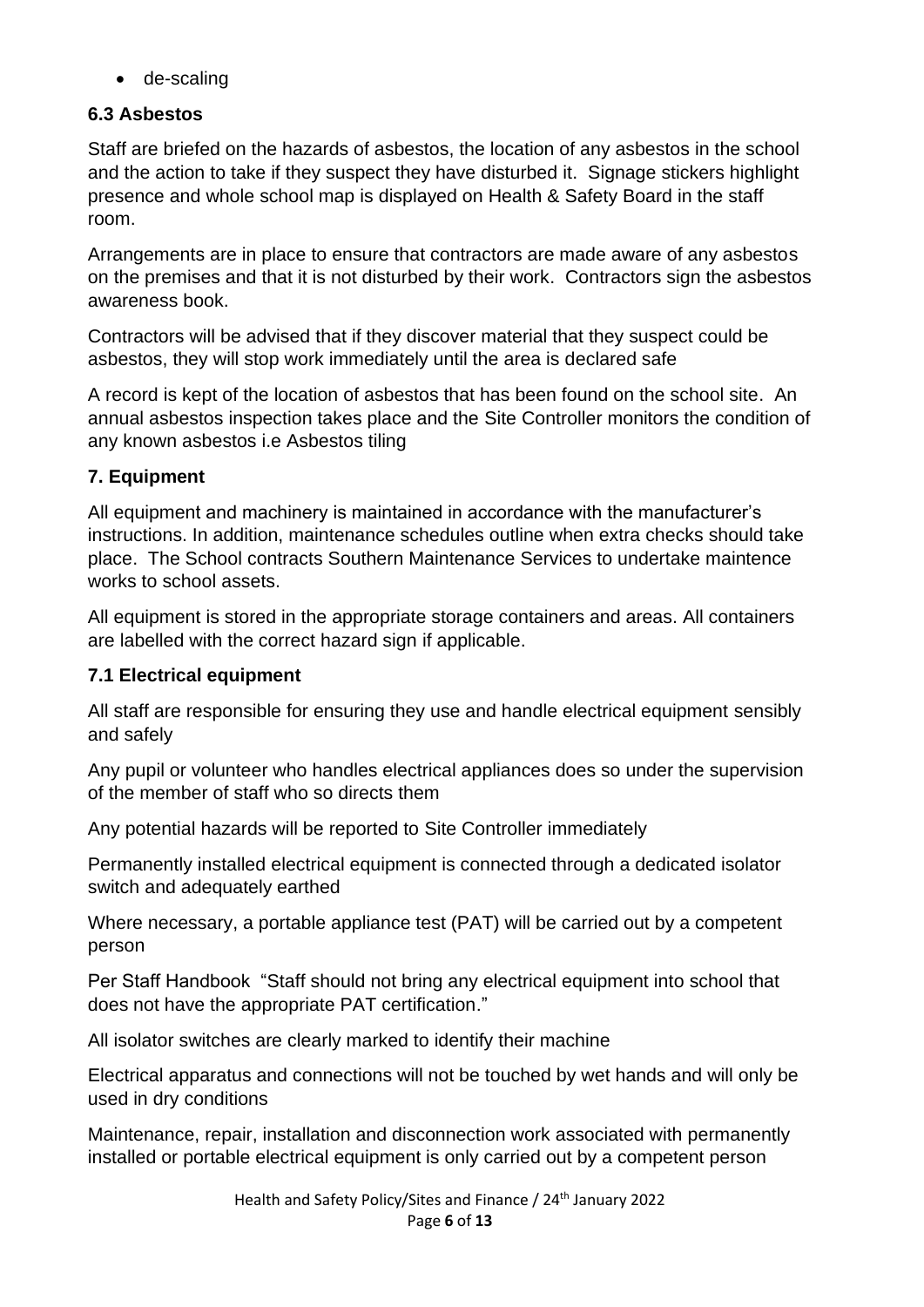## **7.2 PE equipment**

Pupils are taught how to carry out and set up PE equipment safely and efficiently. Staff check that equipment is set up safely

Any concerns about the condition of the gym floor or other apparatus will be reported to the Site Controller.

#### **7.3 Display screen equipment**

All staff who use computers daily as a significant part of their normal work have a display screen equipment (DSE) assessment carried out. 'Significant' is taken to be continuous/near continuous spells of an hour or more at a time

Staff identified as DSE users are entitled to an eyesight test for DSE use upon request, and at regular intervals thereafter, by a qualified optician (and corrective glasses provided if required specifically for DSE use)

#### **8. Lone working**

Lone working may include:

Late working

Home or site visits

Weekend working

Site manager duties

Site cleaning duties

Working in a single occupancy office

Remote working, self-isolation and/or remote learning

Potentially dangerous activities, such as those where there is a risk of falling from height, will not be undertaken when working alone. If there are any doubts about the task to be performed, then the task will be postponed until other staff members are available.

If lone working is to be undertaken, a colleague, friend or family member will be informed about where the member of staff is and when they are likely to return.

The lone worker will ensure they are medically fit to work alone.

#### **9. Working at height**

We will ensure that work is properly planned, supervised and carried out by competent people with the skills, knowledge and experience to do the work.

In addition:

The Site Controller retains ladders for working at height

Pupils are prohibited from using ladders

Staff will wear appropriate footwear and clothing when using ladders

Health and Safety Policy/Sites and Finance / 24<sup>th</sup> January 2022 Page **7** of **13**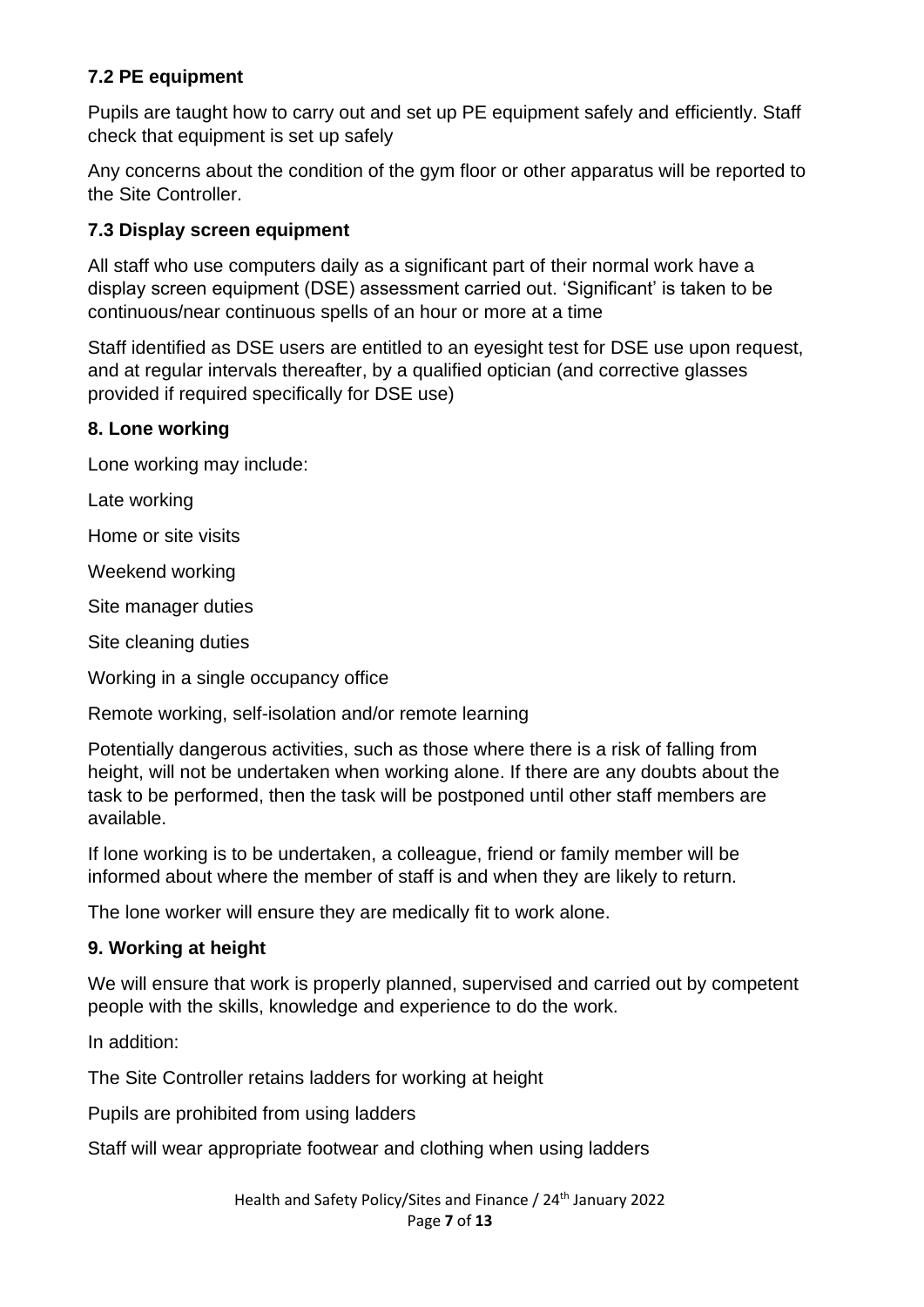Contractors are expected to provide their own ladders for working at height

Before using a ladder, staff are expected to conduct a visual inspection to ensure its safety

Access to high levels, such as roofs, is only permitted by trained persons

## **10. Manual handling**

It is up to individuals to determine whether they are fit to lift or move equipment and furniture. If an individual feels that to lift an item could result in injury or exacerbate an existing condition, they will ask for assistance.

The school will ensure that proper mechanical aids and lifting equipment are available in school, and that staff are trained in how to use them safely.

Staff and pupils are expected to use the following basic manual handling procedure:

Plan the lift and assess the load. If it is awkward or heavy, use a mechanical aid, such as a trolley, or ask another person to help

Take the more direct route that is clear from obstruction and is as flat as possible

Ensure the area where you plan to offload the load is clear

When lifting, bend your knees and keep your back straight, feet apart and angled out. Ensure the load is held close to the body and firmly. Lift smoothly and slowly and avoid twisting, stretching and reaching where practicable

# **11. Off-site visits**

When taking pupils off the school premises, we will ensure that:

Risk assessments will be completed where off-site visits and activities require them

All off-site visits are appropriately staffed

Staff will take a school mobile phone, a portable first aid kit, information about the specific medical needs of pupils, along with the parents' contact details

There will always be at least one first aider on school trips and visits

# **12. Lettings**

This policy applies to lettings. Those who hire any aspect of the school site or any facilities will be made aware of the content of the school's health and safety policy, and will have responsibility for complying with it.

# **13. Violence at work**

We believe that staff should not be in any danger at work, and will not tolerate violent or threatening behaviour towards our staff.

All staff will report any incidents of aggression or violence (or near misses) directed to themselves to their line manager/headteacher immediately. This applies to violence from pupils, visitors or other staff.

# **14. Smoking**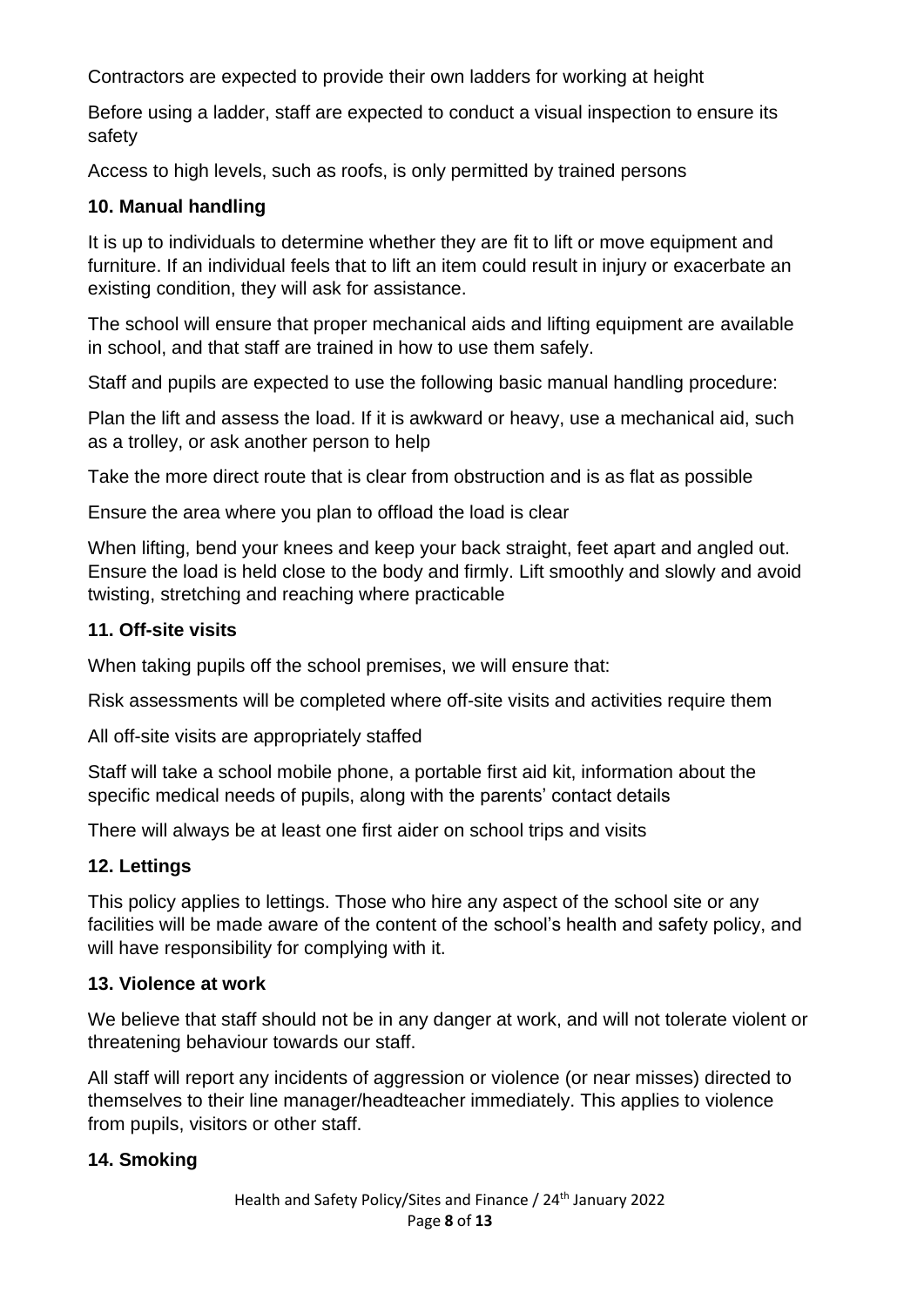Smoking is not permitted anywhere on the school premises.

#### **15. Infection prevention and control**

We follow national guidance published by the UK Health Security Agency when responding to infection control issues. We will encourage staff and pupils to follow this good hygiene practice, outlined below, where applicable.

## **15.1 Handwashing**

Wash hands with liquid soap and warm water, and dry with paper towels

Always wash hands after using the toilet, before eating or handling food, and after handling animals

Cover all cuts and abrasions with waterproof dressings

# **15.2 Coughing and sneezing**

Cover mouth and nose with a tissue

Wash hands after using or disposing of tissues

Spitting is discouraged

# **15.3 Personal protective equipment**

Wear disposable non-powdered vinyl or latex-free CE-marked gloves and disposable plastic aprons where there is a risk of splashing or contamination with blood/body fluids

Wear goggles if there is a risk of splashing to the face

Use the correct personal protective equipment when handling cleaning chemicals

Use personal protective equipment (PPE) to control the spread of COVID-19 where required or recommended by government guidance and/or a risk assessment

# **15.4 Cleaning of the environment**

Clean the environment frequently and thoroughly

# **15.5 Cleaning of blood and body fluid spillages**

Clean up all spillages of blood, faeces, saliva, vomit, nasal and eye discharges immediately and wear personal protective equipment

When spillages occur, clean using a product that combines both a detergent and a disinfectant, and use as per manufacturer's instructions. Ensure it is effective against bacteria and viruses, and suitable for use on the affected surface

Never use mops for cleaning up blood and body fluid spillages – use disposable paper towels and discard clinical waste as described below

Make spillage kits available for blood spills

# **15.6 Clinical waste**

Always segregate domestic and clinical waste, in accordance with local policy

Remove clinical waste with a registered waste contractor

Health and Safety Policy/Sites and Finance / 24<sup>th</sup> January 2022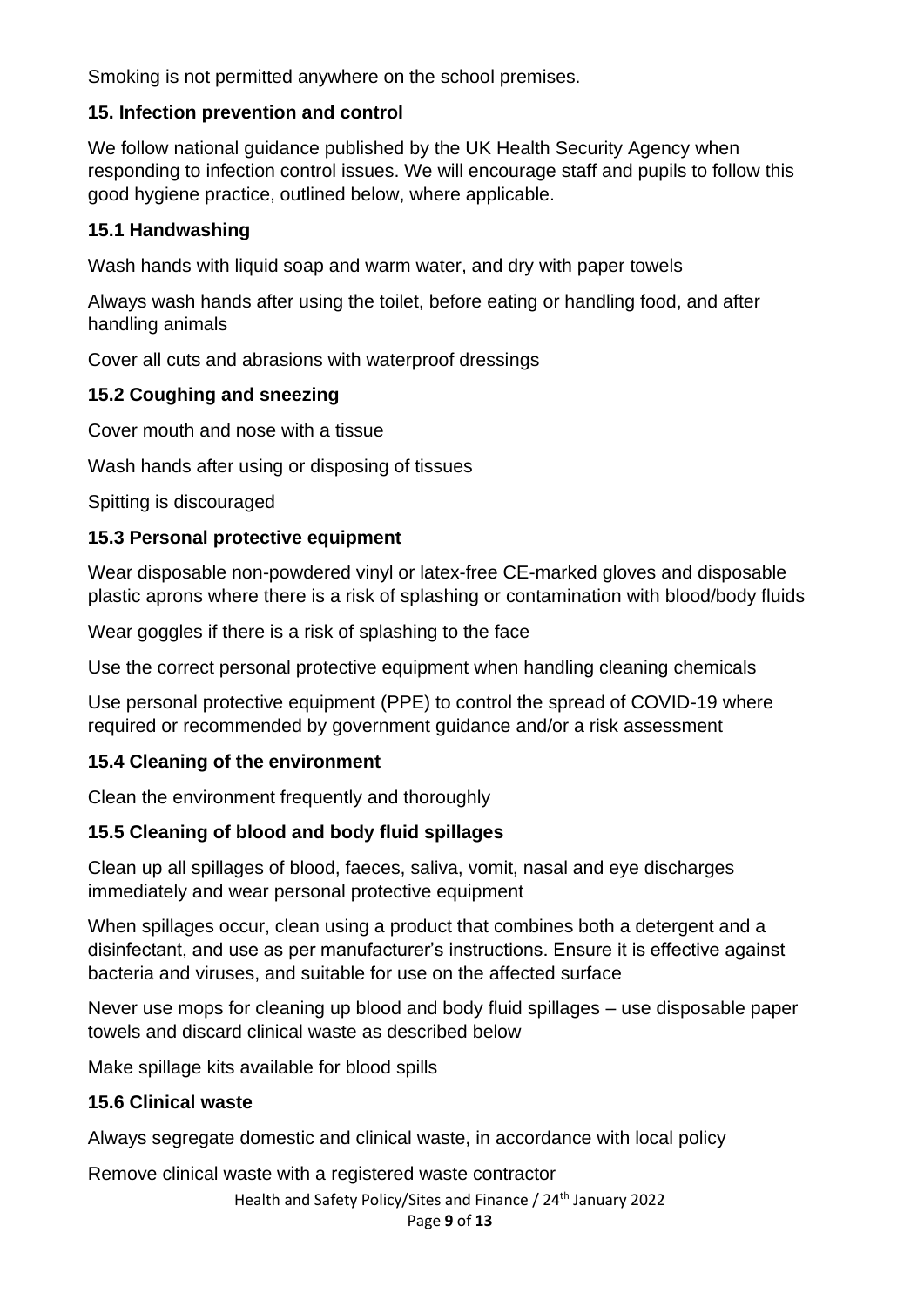Remove all clinical waste bags when they are two-thirds full and store in a dedicated, secure area while awaiting collection

## **15.7 COVID-19 management**

We will ensure adequate risk reduction measures are in place to manage the spread of COVID-19, and carry out appropriate risk assessments, reviewing them regularly and monitoring whether any measures in place are working effectively. Control measures will include steps to:

Restrict non-essential activities where a COVID-19 risk has been identified

Where possible, replace risky activities with other suitable activities without introducing new hazards

Design measures to control the risk of COVID-19 in school, including administrative procedures to improve safety

We will follow local and national guidance on the use of control measures including:

#### **Following good hygiene practices**

We will encourage all staff and pupils to regularly wash their hands with soap and water or hand sanitiser, and follow recommended practices for respiratory hygiene. Where required, we will provide appropriate personal protective equipment (PPE).

#### **Implementing an appropriate cleaning regime**

We will regularly clean equipment and rooms, and ensure surfaces that are frequently touched are cleaned twice a day

#### **Keeping rooms well ventilated**

We will use risk assessments to identify rooms or areas with poor ventilation and put measures in place to improve airflow, including opening external windows, opening internal doors and mechanical ventilation.

#### **Asymptomatic testing**

We will encourage staff and pupils to follow government guidance on the use of lateral flow tests, and report results to NHS Test and Trace. When recommended by government guidance, we will ask parents and visitors to the school to test before they arrive.

#### **Face coverings**

We will ask pupils, staff and visitors to wear suitable face coverings in communal areas, in line with government guidance.

#### **15.8 Pupils vulnerable to infection**

Some medical conditions make pupils vulnerable to infections that would rarely be serious in most children. The school will normally have been made aware of such vulnerable children. These children are particularly vulnerable to chickenpox, measles or slapped cheek disease (parvovirus B19) and, if exposed to any of these, the parent/carer will be informed promptly and further medical advice sought. We will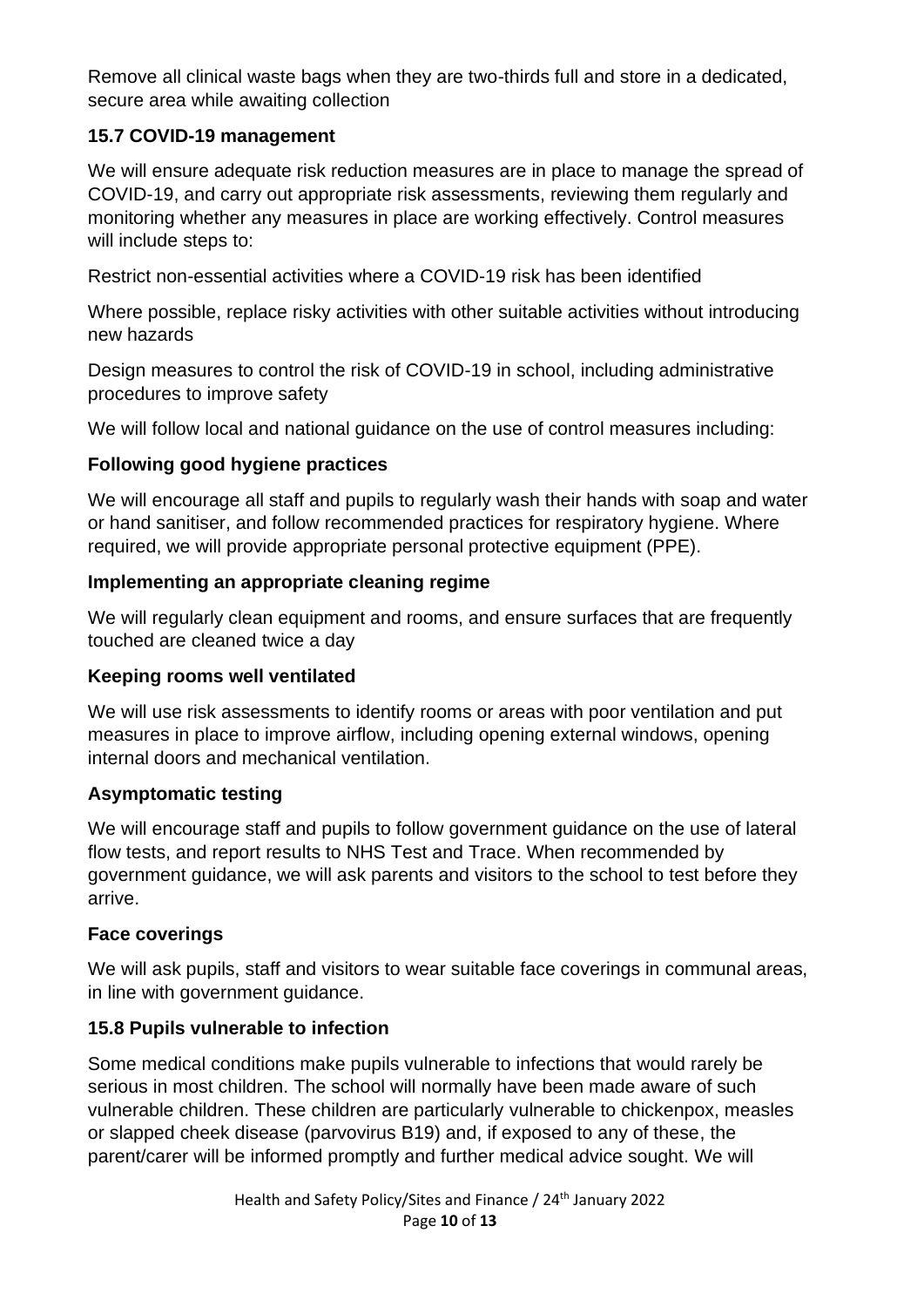advise these children to have additional immunisations, for example for pneumococcal and influenza.

## **15.9 Exclusion periods for infectious diseases**

The school will follow recommended exclusion periods outlined by the UK Health Security Agency and other government guidance, summarised in appendix 4. (Amend this sentence if removing appendix 4)

In the event of an epidemic/pandemic, we will follow advice from the UK Health Security Agency about the appropriate course of action.

#### **16. New and expectant mothers**

Risk assessments will be carried out whenever any employee or pupil notifies the school that they are pregnant.

Appropriate measures will be put in place to control risks identified. Some specific risks are summarised below:

Chickenpox can affect the pregnancy if a woman has not already had the infection. Expectant mothers should report exposure to an antenatal carer and GP at any stage of exposure. Shingles is caused by the same virus as chickenpox, so anyone who has not had chickenpox is potentially vulnerable to the infection if they have close contact with a case of shingles

If a pregnant woman comes into contact with measles or German measles (rubella), she should inform her antenatal carer and GP immediately to ensure investigation

Slapped cheek disease (parvovirus B19) can occasionally affect an unborn child. If exposed early in pregnancy (before 20 weeks), the pregnant woman should inform her antenatal care and GP as this must be investigated promptly

COVID-19 may affect pregnancy, especially if the mother is not vaccinated. Pregnant women are considered part of the moderate risk group (clinically vulnerable) by the **NHS** 

#### **17. Occupational stress**

We are committed to promoting high levels of health and wellbeing, and recognise the importance of identifying and reducing workplace stressors through risk assessment.

Systems are in place within the school for responding to individual concerns and monitoring staff workloads.

# **18. Accident reporting**

# **18.1 Accident record book**

An accident form will be completed as soon as possible after the accident occurs by the member of staff or first aider who deals with it.

As much detail as possible will be supplied when reporting an accident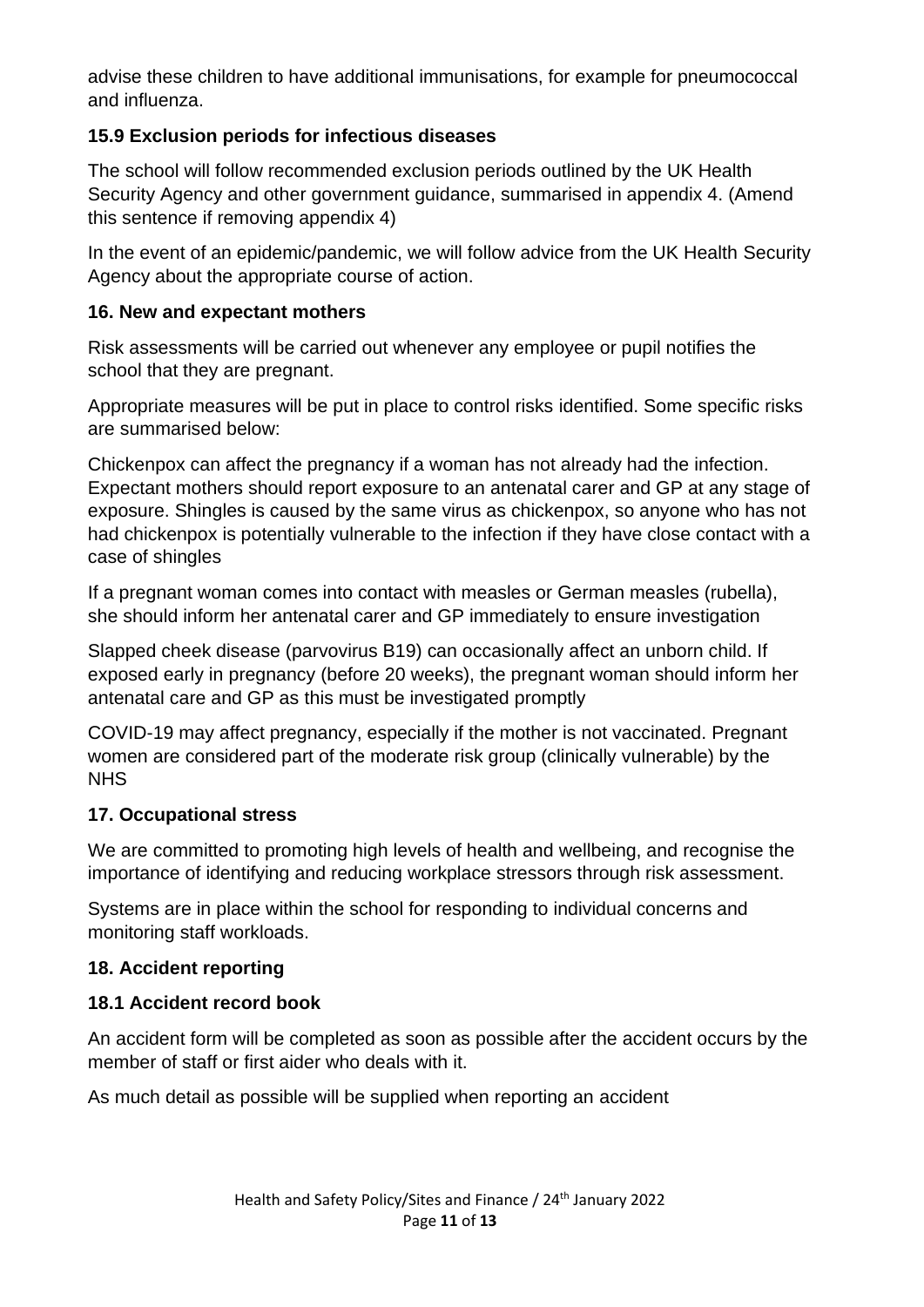Records held in the first aid and accident book will be retained by the school for a minimum of 3 years, in accordance with regulation 25 of the Social Security (Claims and Payments) Regulations 1979, and then securely disposed of [

### **18.2 Reporting to the Health and Safety Executive**

The School Business Manager will keep a record of any accident that results in a reportable injury, disease, or dangerous occurrence as defined in the RIDDOR 2013 legislation (regulations 4, 5, 6 and 7).

The School Business Manager will report these to the Health and Safety Executive as soon as is reasonably practicable and in any event within 10 days of the incident.

Reportable injuries, diseases or dangerous occurrences include:

**Death** 

Specified injuries. These are:

Fractures, other than to fingers, thumbs and toes

**Amputations** 

Any injury likely to lead to permanent loss of sight or reduction in sight

Any crush injury to the head or torso causing damage to the brain or internal organs

Serious burns (including scalding)

Any scalping requiring hospital treatment

Any loss of consciousness caused by head injury or asphyxia

Any other injury arising from working in an enclosed space, which leads to hypothermia or heat-induced illness, or requires resuscitation or admittance to hospital for more than 24 hours

Injuries where an employee is away from work or unable to perform their normal work duties for more than 7 consecutive days

Where an accident leads to someone being taken to hospital

Where something happens that does not result in an injury, but could have done

Near-miss events that do not result in an injury, but could have done. Examples of nearmiss events relevant to schools include, but are not limited to:

The collapse or failure of load-bearing parts of lifts and lifting equipment

The accidental release of a biological agent likely to cause severe human illness

The accidental release or escape of any substance that may cause a serious injury or damage to health

An electrical short circuit or overload causing a fire or explosion

Information on how to make a RIDDOR report is available here:

How to make a RIDDOR report – http://www.hse.gov.uk/riddor/report.htm

Health and Safety Policy/Sites and Finance / 24<sup>th</sup> January 2022 Page **12** of **13**